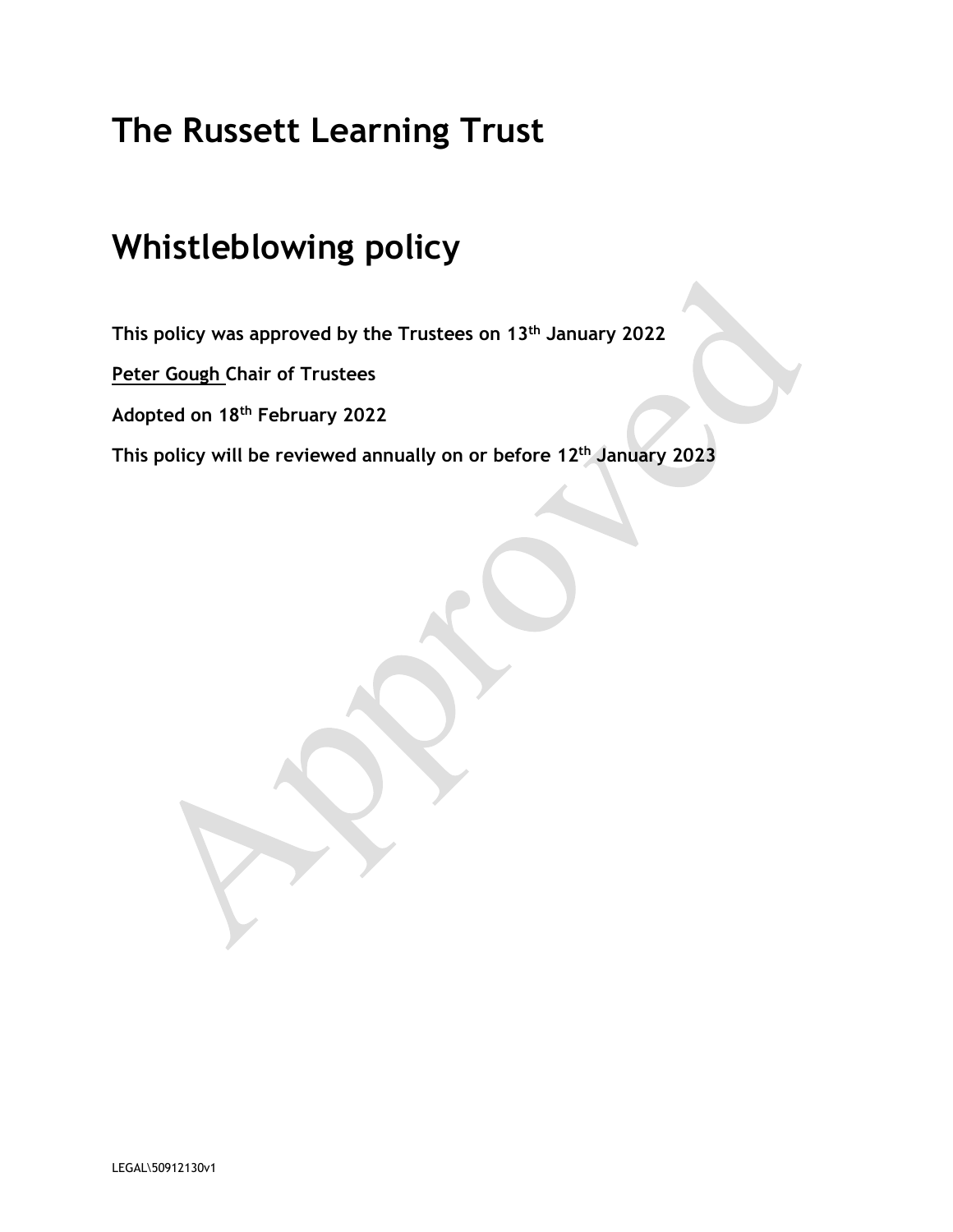## **Contents**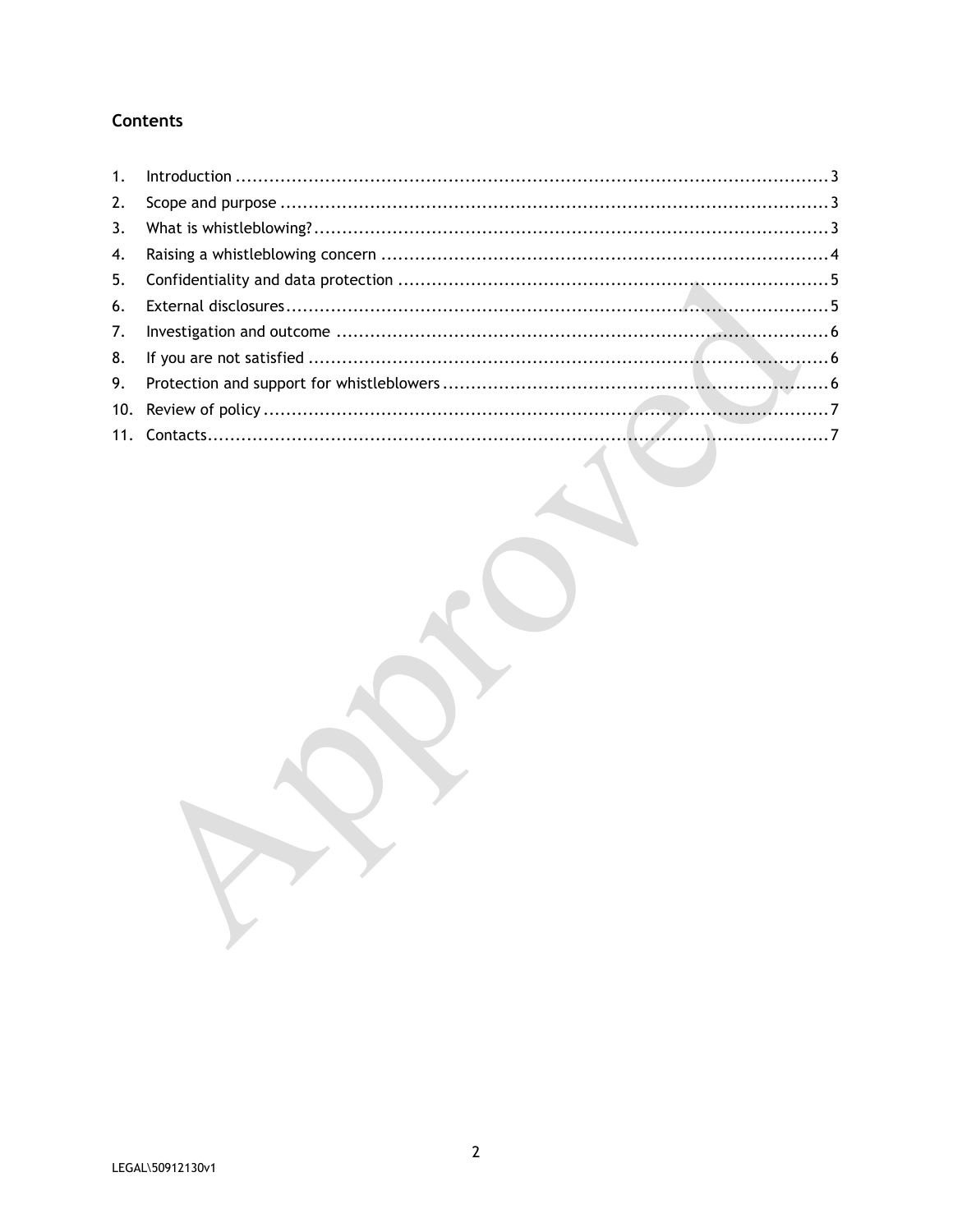## **1. Introduction**

- 1.1. The Russett Learning Trust are committed to the highest possible standards of honesty and integrity, and we expect all staff to maintain these standards [in accordance with our Code of Conduct]. However, all organisations face the risk of things going wrong from time to time, or of unknowingly harbouring illegal or unethical conduct. A culture of openness and accountability is essential in order to prevent such situations occurring or to address them when they do occur.
- 1.2. This policy has been agreed following consultation with staff and trade unions.
- 1.3. This policy does not form part of any employee's contract of employment and we may amend it at any time.

#### **2. Scope and purpose**

- 2.1. The aims of this policy are:
	- (a) To encourage staff to report suspected wrongdoing as soon as possible, in the knowledge that their concerns will be taken seriously and investigated as appropriate, and that their confidentiality will be respected.
	- (b) To provide staff with guidance on how to raise concerns.
	- (c) To reassure staff that they should be able to raise genuine concerns without fear of reprisals, even if they turn out to be mistaken.
- 2.2. This policy applies to all employees of the Academy/Trust, Trustees, Governors, consultants, contractors, casual and agency staff and volunteers (collectively referred to as staff in this policy).

## **3. What is whistleblowing?**

- 3.1. Whistleblowing is the disclosure of information which relates to suspected wrongdoing or dangers at work. The law provides protection for workers who raise legitimate concerns about specified matters or "qualifying disclosures". A qualifying disclosure is one made in the public interest by a worker who has a reasonable belief that there are wrongdoing or dangers at work. This may include:
	- (a) criminal activity;
	- (b) miscarriages of justice;
	- (c) danger to health and safety;
	- (d) damage to the environment;
	- (e) failure to comply with any legal or professional obligation or regulatory requirements;
	- (f) bribery;
	- (g) financial fraud or mismanagement;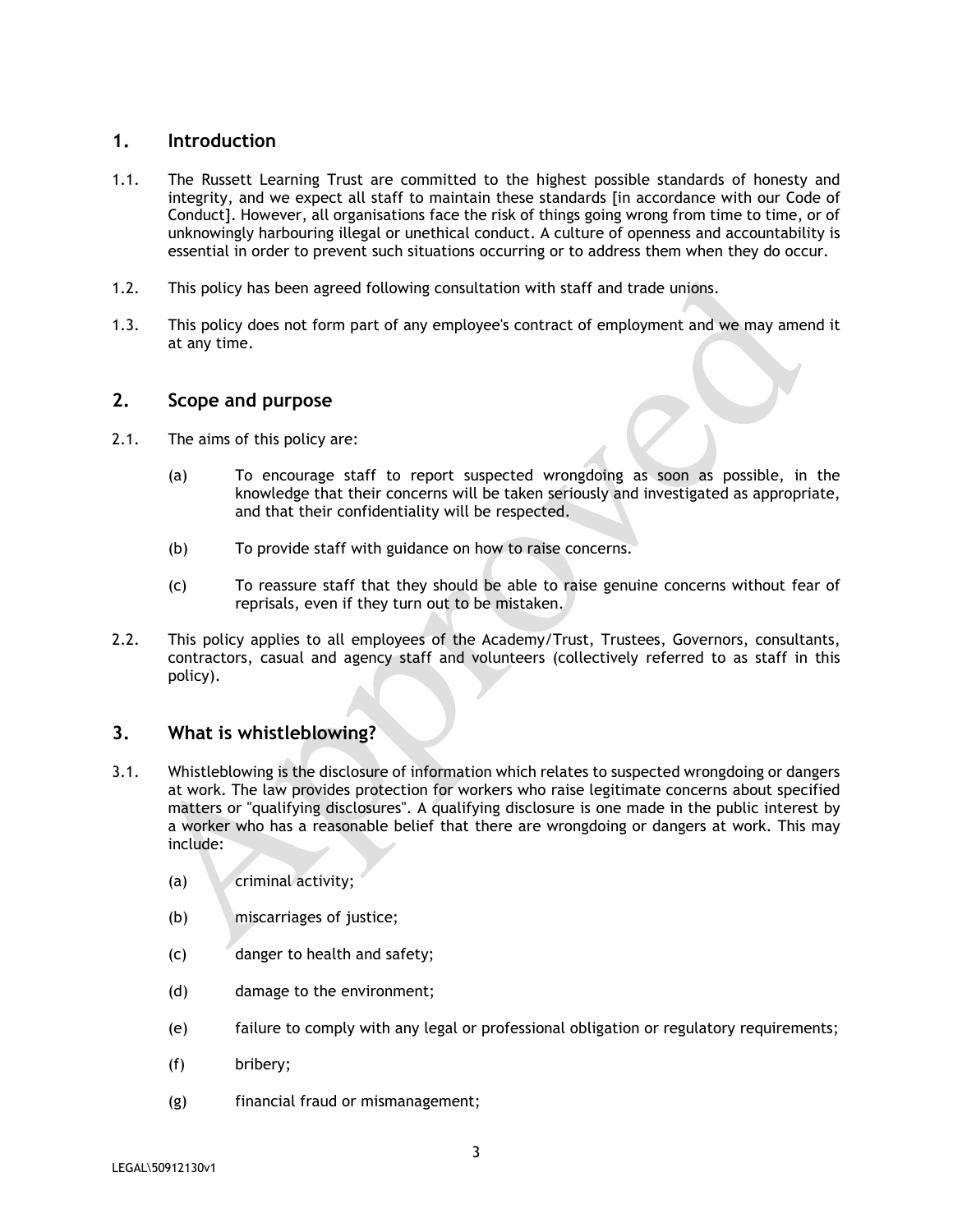- (h) negligence;
- (i) breach of our internal policies and procedures [including our Code of Conduct];
- (j) conduct likely to damage our reputation or financial wellbeing;
- (k) unauthorised disclosure of confidential information;
- (l) unethical behaviour; and
- (m) the deliberate concealment of any of the above matters.
- 3.2. A whistleblower is a person who raises a genuine concern relating to any of the above. If you have any genuine concerns related to suspected wrongdoing or danger affecting any of our activities (a whistleblowing concern) you should report it under this policy.
- 3.3. This policy should not be used for complaints relating to your own personal circumstances, such as the way you have been treated at work. In those cases, you should use the Grievance Procedure or Anti-harassment and Bullying Policy as appropriate.
- 3.4. If you are uncertain whether something is within the scope of this policy, you should seek advice from a member of the Academy/Trust's leadership team.
- 3.5. If your concern is in relation to safeguarding and the welfare of [pupils/students] at the academy], you should consider whether the matter is better raised under the academy's child protection policy and in accordance with the arrangements for reporting such concerns, i.e. via the designated safeguarding lead, although the principles set out in the is policy may still apply.

## **4. Raising a whistleblowing concern**

- 4.1. We hope that you will be able to raise any concerns with your line manager. You may tell them in person or put the matter in writing if you prefer. They may be able to agree a way of resolving your concern quickly and effectively.
- 4.2. However, where the matter is more serious, or you feel that your line manager has not addressed your concern, or you prefer not to raise it with them for any reason, or they are the subject of the complaint, then you can raise the matter with:
	- (a) The Executive Headteacher
	- (b) The Chair of the Local Governing Committee (LGC)
	- (c) The Chair of the Trust Board
- 4.3. Contact details are set out at the end of this policy.
- 4.4. We will arrange a meeting with you within 10 working days to discuss your concern. You may bring a colleague or union representative to any meetings under this policy. Your companion must respect the confidentiality of your disclosure and any subsequent investigation.
- 4.5. We will take down a written summary of your concern and provide you with a copy after the meeting. We will also aim to give you an indication of how we propose to deal with the matter.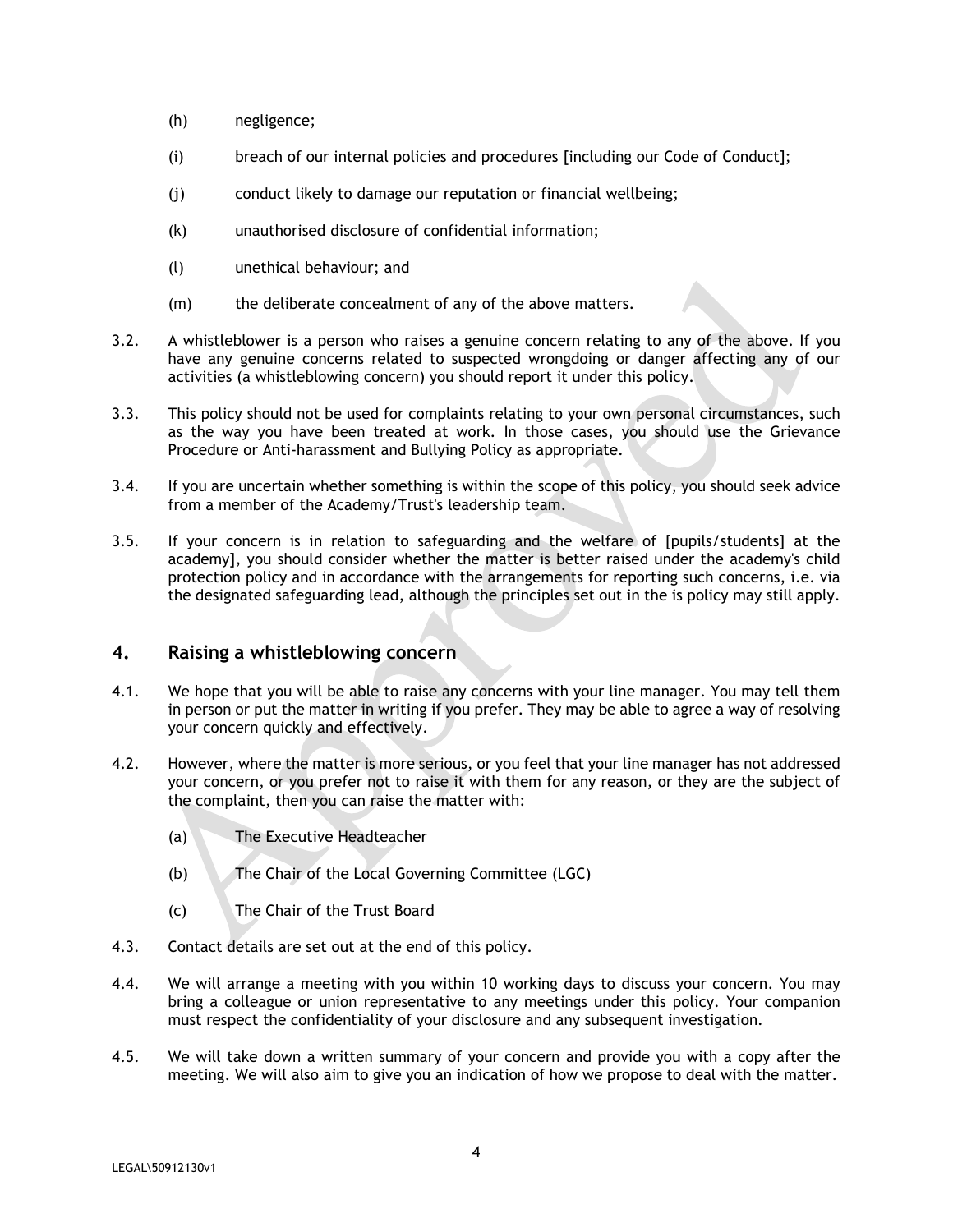## **5. Confidentiality and data protection**

- 5.1. We hope that staff will feel able to voice whistleblowing concerns openly under this policy. However, if you want to raise your concern confidentially, we will make every effort to keep your identity secret. If it is necessary for anyone investigating your concern to know your identity, we will discuss this with you.
- 5.2. We do not encourage staff to make disclosures anonymously. Proper investigation may be more difficult or impossible if we cannot obtain further information from you. It is also more difficult to establish whether any allegations are credible. Whistleblowers who are concerned about possible reprisals if their identity is revealed should come forward to one of the other contact points listed in paragraph 4.2 and appropriate measures can then be taken to preserve confidentiality. If you are in any doubt you can seek advice from Protect, the independent whistleblowing charity, who offer a confidential helpline. Their contact details are given at the end of this policy.
- 5.3. Where we receive anonymous complaints, we will investigate the complaints as far as is reasonable taking into account:
	- (a) the seriousness of the issue raised
	- (b) the credibility of the concern; and
	- (c) the likelihood of confirming the allegation from other sources
- **6.** As part of the application of this policy, the Trust may collect, process and store personal data in accordance with our data protection policy. We will comply with the requirements of Data Protection Legislation (being the UK General Data Protection Regulation and the Data Protection Act 2018) and any national implementing laws, regulations and secondary legislation, as amended or updated from time to time, in the collecting, holding and sharing of information in relation to our workforce. Records will be kept in accordance with our [Workforce Privacy Notice], our [Retention and Destruction Policy] and in line with the requirements of Data Protection Legislation.

## **7. External disclosures**

- 7.1. The aim of this policy is to provide an internal mechanism for reporting, investigating and remedying any wrongdoing in the workplace. In most cases you should not find it necessary to alert anyone externally.
- 7.2. The law recognises that in some circumstances it may be appropriate for you to report your concerns to an external body such as a regulator. It will very rarely, if ever, be appropriate to alert the media. We strongly encourage you to seek advice before reporting a concern to anyone external. Protect holds a list of prescribed regulators for reporting certain types of concern. Their contact details are at the end of this policy. Alternatively, the list is available from the Department for Business, Energy & Industrial Strategy<sup>1</sup>.
- 7.3. Whistleblowing concerns usually relate to the conduct of our staff, but they may sometimes relate to the actions of a third party, such as a contractor, supplier or service provider. In some circumstances the law will protect you if you raise a concern with the third party directly where you reasonably believe it relates mainly to their actions or something that is legally their

 $\overline{a}$ 

<sup>1</sup> https://www.gov.uk/government/publications/blowing-the-whistle-list-of-prescribed-people-and-bodies--2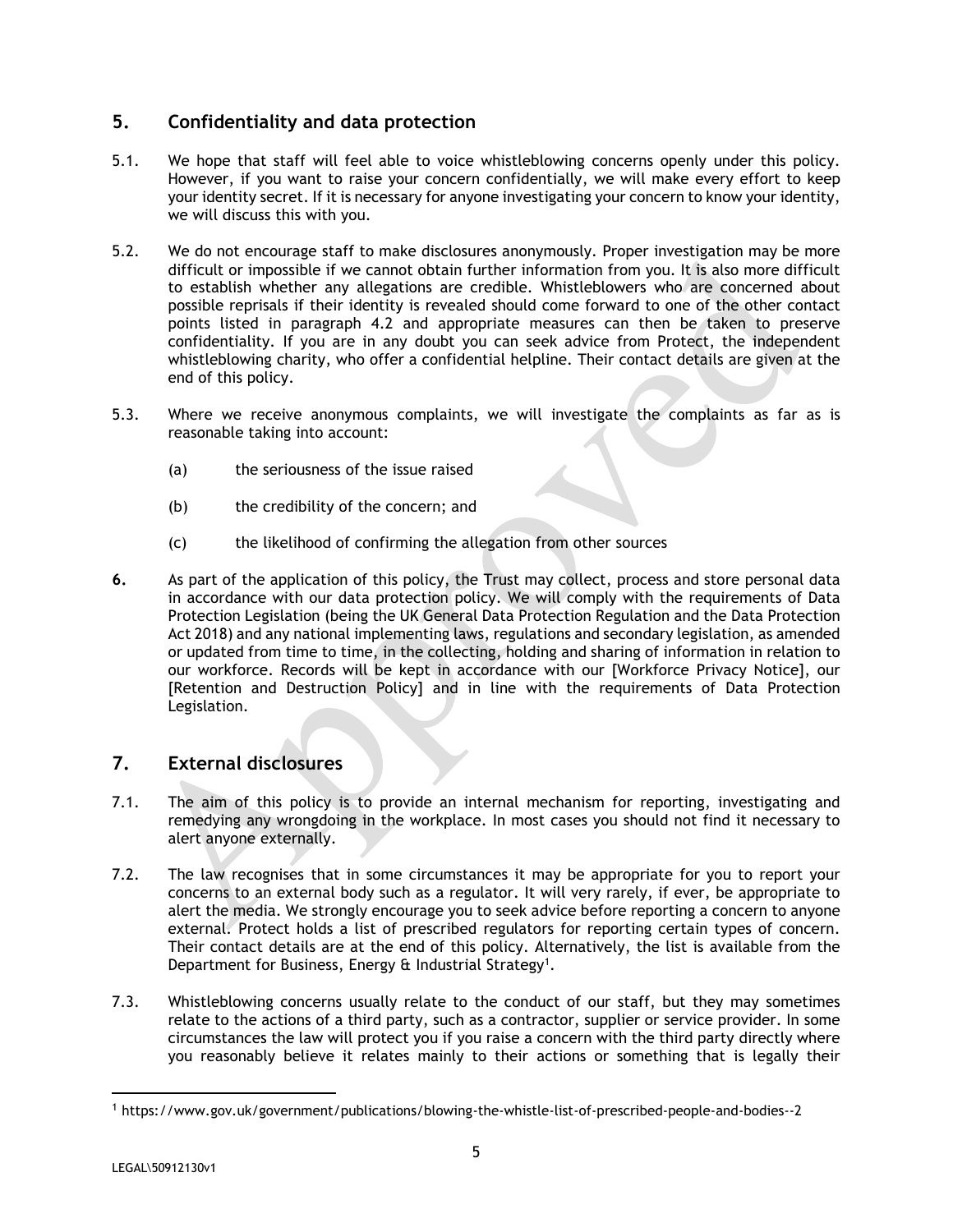responsibility. However, we encourage you to report such concerns internally first. You should contact your line manager or one of the other individuals set out in paragraph 4.2 for guidance.

#### **8. Investigation and outcome**

- 8.1. Once you have raised a concern, we will carry out an initial assessment to determine the scope of any investigation. We will inform you of the outcome of our assessment. You may be required to attend additional meetings in order to provide further information. We aim to provide an outcome within 28 days, if this is not possible due to the nature of the complaint we would provide an update to the member of staff on the progress of the complaint every 28 days.
- 8.2. In some cases, we may appoint an investigator or team of investigators including staff with relevant experience of investigations or specialist knowledge of the subject matter. We may in some circumstances, appoint an external person or body to investigate the concern. The investigator(s) will collate findings on the matter and may make recommendations for change to enable us to minimise the risk of future wrongdoing. This will be sent to the Executive Headteacher/ Chair of the LGC/ Trust Board or actioning.
- 8.3. We will aim to keep you informed of the progress of the investigation, its likely timescale and outcome. However, sometimes the need for confidentiality may prevent us giving you specific details of the investigation or any disciplinary action taken as a result. You should treat any information about the investigation as confidential.
- 8.4. If we conclude that a whistleblower has made false allegations maliciously, the whistleblower may be subject to disciplinary action.

#### **9. If you are not satisfied**

- 9.1. While we cannot always guarantee the outcome you are seeking, we will try to deal with your concern fairly and in an appropriate way. By using this policy, you can help us to achieve this.
- 9.2. If you are not happy with the way in which your concern has been handled, you can raise it with one of the other key contacts in paragraph 4.2. Alternatively, you may contact the Chair of [Governors/Trustees] or our external auditors. Contact details are set out at the end of this policy.

## **10. Protection and support for whistleblowers**

- 10.1. It is understandable that whistleblowers are sometimes worried about possible repercussions. We aim to encourage openness and will support staff who raise genuine concerns under this policy, even if they turn out to be mistaken.
- 10.2. Staff must not suffer any detrimental treatment as a result of raising a genuine concern. Detrimental treatment includes dismissal, disciplinary action, threats or other unfavourable treatment connected with raising a concern. If you believe that you have suffered any such treatment, you should inform one of the contact people in paragraph 4.2 immediately. If the matter is not remedied you should raise it formally using our Grievance Procedure.
- 10.3. Staff must not threaten or retaliate against whistleblowers in any way. Anyone involved in such conduct will be subject to disciplinary action.